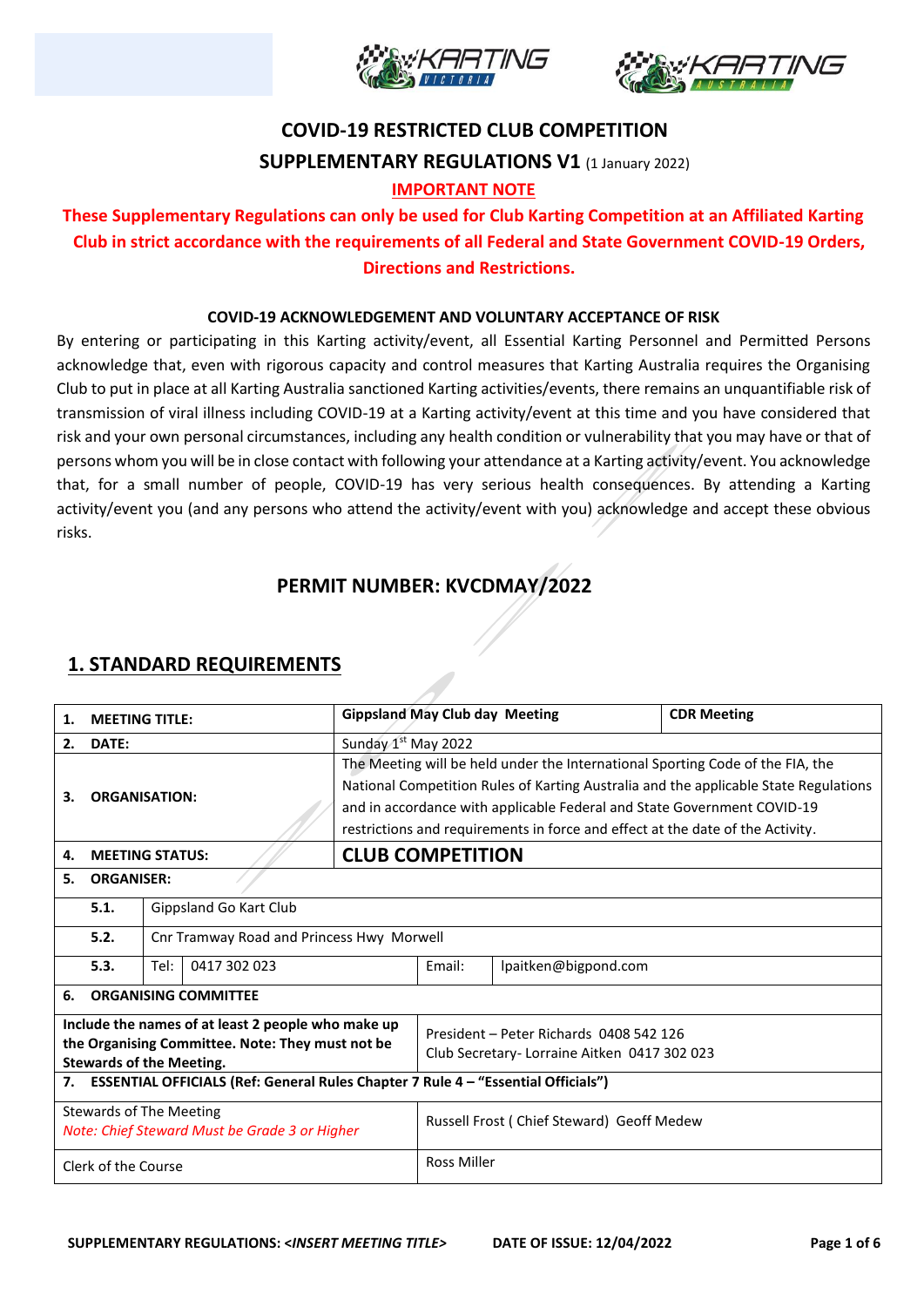



| Note: Up to 35 Entries May be Grade 4 or Higher. More than 35 Entries* Must be Grade 3 or Higher<br>* See General Rules Chapter 7 Rule 4 Guidance Note 2 |                                                                        |  |  |  |
|----------------------------------------------------------------------------------------------------------------------------------------------------------|------------------------------------------------------------------------|--|--|--|
| Chief Scrutineer: May be Grade 4 or Higher                                                                                                               | <b>Tony Correa</b>                                                     |  |  |  |
| Timekeeper:                                                                                                                                              | Lorraine Aitken                                                        |  |  |  |
| <b>Emergency and Medical Services:</b>                                                                                                                   | <b>Colbrow Medics</b>                                                  |  |  |  |
| 8. OTHER OFFICIALS                                                                                                                                       |                                                                        |  |  |  |
| Race Secretary                                                                                                                                           | Lorraine Aitken                                                        |  |  |  |
| Starter                                                                                                                                                  | <b>Peter Richards</b>                                                  |  |  |  |
| <b>Scales Marshal</b>                                                                                                                                    | <b>Tony Corea</b>                                                      |  |  |  |
| <b>Grid Marshal</b>                                                                                                                                      | Wendy Wyhoon / Peter Aitken                                            |  |  |  |
| Flag / Lights Marshal                                                                                                                                    | Dana Wyhoon                                                            |  |  |  |
| Judges of Fact                                                                                                                                           | Clerks of Course and Assistant Clerks of Course are all Judges of fact |  |  |  |
|                                                                                                                                                          | for the starts of this Meeting.                                        |  |  |  |
| 9. CIRCUIT DETAILS                                                                                                                                       |                                                                        |  |  |  |
| <b>Circuit Name:</b>                                                                                                                                     | Tramway Park - Gippsland Go Kart Club                                  |  |  |  |
| <b>Circuit Address:</b>                                                                                                                                  | Cnr Tramway Road and Princess Hwy                                      |  |  |  |
| <b>Track Length:</b>                                                                                                                                     | 600 Metres                                                             |  |  |  |
| <b>Direction Of Racing:</b>                                                                                                                              | Clockwise                                                              |  |  |  |
| <b>Track Density:</b>                                                                                                                                    | 22                                                                     |  |  |  |
| <b>Notice Board:</b>                                                                                                                                     | Located in the window outside the Scales Shed.                         |  |  |  |
| <b>Stewards Office:</b>                                                                                                                                  | Located across from the Scales Shed.                                   |  |  |  |
| <b>Mechanical Breakdown Lane:</b>                                                                                                                        | Will Not be in use at this meeting.                                    |  |  |  |
| Parc Fermé:                                                                                                                                              | Located at the Grid next to the Scales Shed.                           |  |  |  |

## **2. ADMINISTRATION**

| 1.                                 | Anyone that holds a KA karting licence may compete at club events                        |                 |            |                                            |  |
|------------------------------------|------------------------------------------------------------------------------------------|-----------------|------------|--------------------------------------------|--|
| 2.                                 | The Club must maintain a register of all permitted persons who enter the Circuit for the |                 |            |                                            |  |
|                                    | Event.                                                                                   |                 |            |                                            |  |
| 3.                                 | The number of entries in the Event is strictly limited by Government Directions/Orders.  |                 |            |                                            |  |
|                                    | Pre-entry for the Event is essential. There will be NO ENTRIES ACCEPTED ON THE DAY.      |                 |            |                                            |  |
|                                    | The Competition Groups listed below are permitted to compete at this Meeting.            |                 |            |                                            |  |
| <b>COMPETITION GROUPS</b><br>4.    | Competition Group names as listed in the 2022 Australian Karting Manual Competition      |                 |            |                                            |  |
|                                    | Rules Chapter 5 Rule 7 must be used.                                                     |                 |            |                                            |  |
|                                    | See the Important Notes for Clubs About 4SS Racing (Class Rules, Chapter 20)             |                 |            |                                            |  |
| <b>Competition Group</b>           | <b>Eligible Classes for each Competition Group</b>                                       |                 |            |                                            |  |
| Cadet                              | Cadet 9                                                                                  | Cadet 12        | Cadet 4SS  | <b>NOTE: Cadet 9 and Cadet 4SS MUST be</b> |  |
|                                    |                                                                                          |                 |            | arranged behind Cadet 12.                  |  |
| <b>Junior (Lower Performance)</b>  | KA4                                                                                      | 4SS Junior      | Yamaha     |                                            |  |
| <b>Junior (Higher Performance)</b> | KA3                                                                                      | KA <sub>2</sub> | Junior Max | Junior Performance                         |  |

47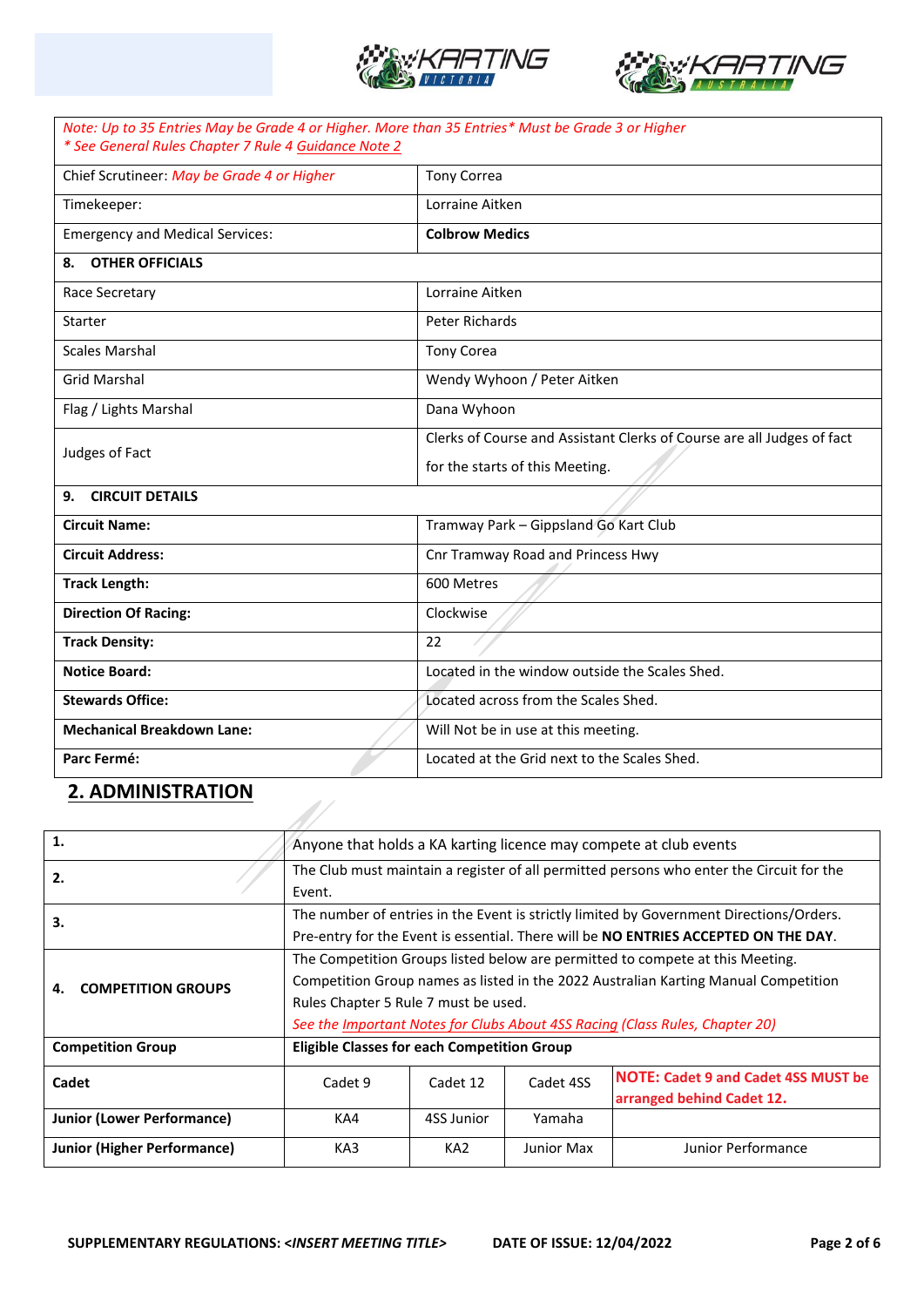



|                                                                                                                  |                                                                                                         |                           | 4SS              |         |                                                                                                                          |  |  |
|------------------------------------------------------------------------------------------------------------------|---------------------------------------------------------------------------------------------------------|---------------------------|------------------|---------|--------------------------------------------------------------------------------------------------------------------------|--|--|
| <b>Senior 4 Stroke</b>                                                                                           |                                                                                                         | 4SS Senior                | Supermaxx        |         |                                                                                                                          |  |  |
| <b>Senior (Lower Performance)</b>                                                                                |                                                                                                         | KA4                       | KA3              | Yamaha  | TaG 125 Restricted                                                                                                       |  |  |
| <b>Senior TaG</b>                                                                                                |                                                                                                         | <b>TaG 125</b>            | X30              |         |                                                                                                                          |  |  |
| <b>Open Performance</b>                                                                                          |                                                                                                         | KZ2                       | DD <sub>2</sub>  | Gearbox | Open Performance                                                                                                         |  |  |
| $\bullet$                                                                                                        |                                                                                                         |                           |                  |         | Should any Competition Group reach 80% of the Track Density, the Classes in that Competition Group may be split into two |  |  |
| (2) groups.                                                                                                      |                                                                                                         |                           |                  |         |                                                                                                                          |  |  |
| <b>ENTRIES</b><br>5.                                                                                             |                                                                                                         |                           |                  |         |                                                                                                                          |  |  |
| 2.1 ENTRIES OPEN:                                                                                                | 1/04/2022                                                                                               |                           |                  |         |                                                                                                                          |  |  |
|                                                                                                                  | A minimum of 2 days prior to the commencement of the Meeting at 11:59pm Thursday 28 <sup>th</sup> April |                           |                  |         |                                                                                                                          |  |  |
| 2.2 ENTRIES CLOSE:                                                                                               | 2022. THERE ARE NO LATE ENTRIES ACCEPTED.                                                               |                           |                  |         |                                                                                                                          |  |  |
| 2.4 ENTRIES CLOSE:                                                                                               |                                                                                                         | 11:59pm on the 28/04/2022 |                  |         |                                                                                                                          |  |  |
| <b>ENTRY FEE</b><br>6.                                                                                           |                                                                                                         |                           |                  |         |                                                                                                                          |  |  |
| 3.1 The Entry Fee for each Competition Group at this Meeting including GST including the TDF levy is as follows: |                                                                                                         |                           |                  |         |                                                                                                                          |  |  |
| <b>Competition Group Name</b>                                                                                    |                                                                                                         |                           | <b>Entry Fee</b> |         |                                                                                                                          |  |  |
| Cadet 12 and Cadet 9                                                                                             |                                                                                                         | \$30                      |                  |         |                                                                                                                          |  |  |
| <b>Juniors</b>                                                                                                   | \$50                                                                                                    |                           |                  |         |                                                                                                                          |  |  |
|                                                                                                                  |                                                                                                         |                           |                  |         |                                                                                                                          |  |  |
| Seniors                                                                                                          |                                                                                                         | \$50                      |                  |         |                                                                                                                          |  |  |
| Second Entry Same Driver                                                                                         |                                                                                                         | \$25                      |                  |         |                                                                                                                          |  |  |
| <b>ENTRY PROCEDURE</b><br>7.                                                                                     |                                                                                                         |                           |                  |         |                                                                                                                          |  |  |
| 4.1 Each Entry for this Meeting must be made using the CMS as follows:                                           |                                                                                                         |                           |                  |         |                                                                                                                          |  |  |
| Log on to your driver information via http://www.karting.net.au/<br>$\bullet$                                    |                                                                                                         |                           |                  |         |                                                                                                                          |  |  |
| Click on the licence and entries icon (top centre of the screen)                                                 |                                                                                                         |                           |                  |         |                                                                                                                          |  |  |
| Click on the "Enter a Race Meeting" icon<br>$\bullet$                                                            |                                                                                                         |                           |                  |         |                                                                                                                          |  |  |
| Enter your log on details                                                                                        |                                                                                                         |                           |                  |         |                                                                                                                          |  |  |
| Under 'My Details' functions, choose 'Pre Enter Race Meeting'                                                    |                                                                                                         |                           |                  |         |                                                                                                                          |  |  |
| Choose the State in which the Meeting is being held                                                              |                                                                                                         |                           |                  |         |                                                                                                                          |  |  |
| Choose the Club who is the Organiser of the Meeting                                                              |                                                                                                         |                           |                  |         |                                                                                                                          |  |  |
| 4.2 Payment of the Entry Fee can be made as follows:                                                             |                                                                                                         |                           |                  |         |                                                                                                                          |  |  |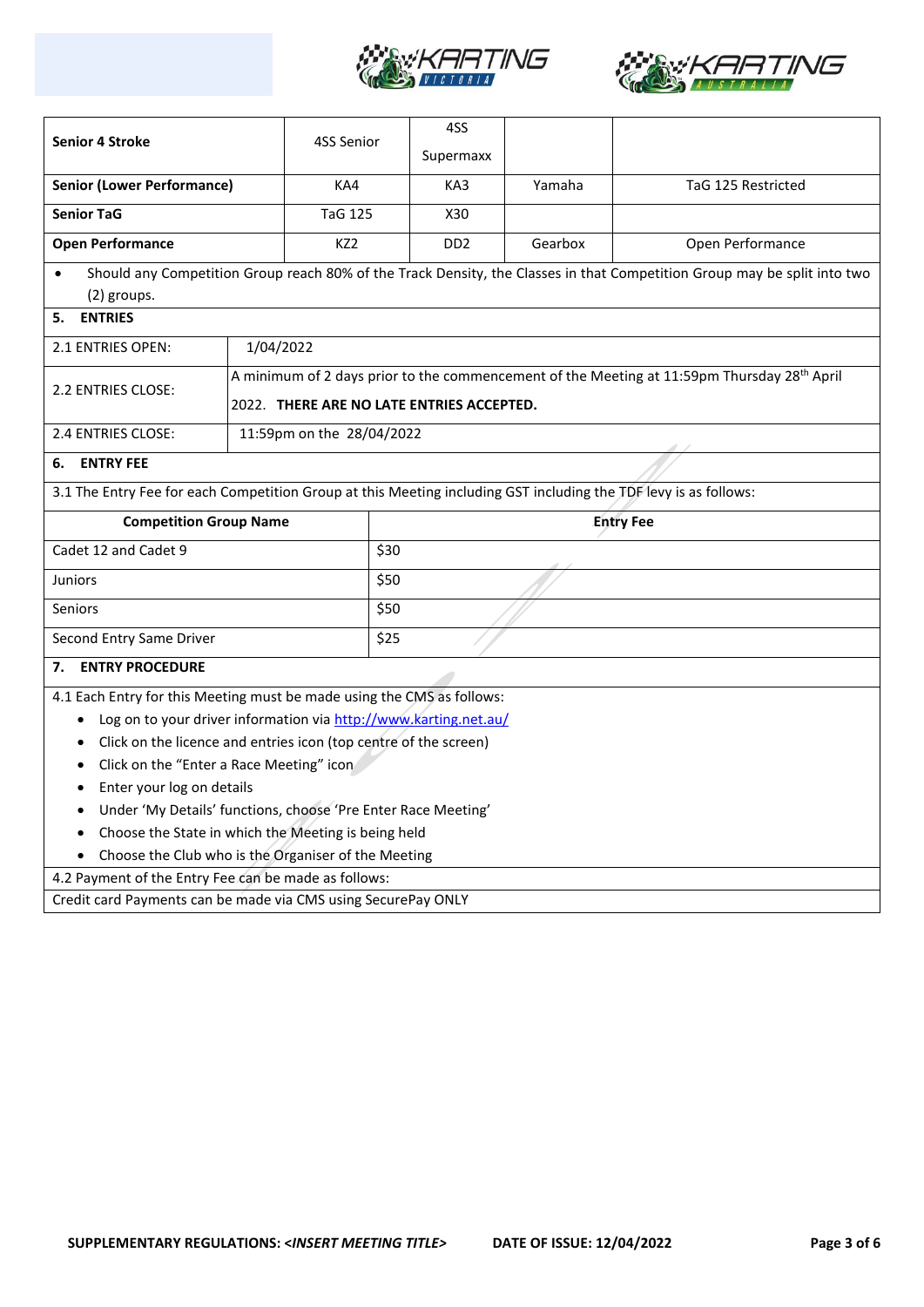



#### **8. MINIMUM ENTRIES**

5.1 4 is the minimum number of pre-entries which must be received for each Competition Group.

5.2 If insufficient entries are received for a Competition Group to form in its own right, the Competition Group must be consolidated in accordance with the Competition Rules Chapter 1 – Rule 9.

#### **9. BRING A MATE SESSION**

6.1 A "Bring a Mate" session Will be conducted at this Meeting.

#### **10. TEAMS COMPETITION**

7.1 Teams Competition Will Not be conducted at this Meeting.

## **3. SPECIFIC COVID-19 RESTRICTION AND MITIGATION REQUIREMENTS**

| <b>COVIDSafe ACTION PLAN</b> (When required at law)                                                                                |                                                                                                                                                 |  |  |  |  |  |  |
|------------------------------------------------------------------------------------------------------------------------------------|-------------------------------------------------------------------------------------------------------------------------------------------------|--|--|--|--|--|--|
| The Club has completed a COVIDSafe Action Plan and submitted it to the relevant State Government Department.                       |                                                                                                                                                 |  |  |  |  |  |  |
| All actions identified as being required to be done to create a COVIDSafe Event and Club facility must be carried out prior to and |                                                                                                                                                 |  |  |  |  |  |  |
|                                                                                                                                    | during the Event.                                                                                                                               |  |  |  |  |  |  |
| 1.                                                                                                                                 | PERMITTED AND NON-PERMITTED PERSONS                                                                                                             |  |  |  |  |  |  |
|                                                                                                                                    | No person who has symptoms consistent with COVID-19 (this includes any fever, respiratory                                                       |  |  |  |  |  |  |
| 1.1.                                                                                                                               | symptoms, shortness of breath, sore throat, cough, lack of smell or fatigue) is permitted to attend<br>the Circuit or participate in the Event. |  |  |  |  |  |  |
|                                                                                                                                    |                                                                                                                                                 |  |  |  |  |  |  |
|                                                                                                                                    |                                                                                                                                                 |  |  |  |  |  |  |
|                                                                                                                                    | Any person who starts to feel unwell or to exhibit symptoms of COVID-19 during the Event must                                                   |  |  |  |  |  |  |
| 1.2.                                                                                                                               | immediately avoid contact with all persons at the Circuit and MUST IMMEDIATELY LEAVE the                                                        |  |  |  |  |  |  |
|                                                                                                                                    | Circuit.                                                                                                                                        |  |  |  |  |  |  |
|                                                                                                                                    |                                                                                                                                                 |  |  |  |  |  |  |
|                                                                                                                                    | Note - The number chosen in 2.1 must not exceed the maximum number of people permitted to gather under State                                    |  |  |  |  |  |  |
| 2.                                                                                                                                 | Public Health Authority Orders/Directions/Regulations.                                                                                          |  |  |  |  |  |  |
|                                                                                                                                    | SOCIAL DISTANCING AND DENSITY REQUIRMENTS                                                                                                       |  |  |  |  |  |  |
| 2.1.                                                                                                                               | Essential Karting Personnel and Permitted Persons are not permitted to gather in groups greater than 100 while in                               |  |  |  |  |  |  |
|                                                                                                                                    | attendance at the Event                                                                                                                         |  |  |  |  |  |  |
| 2.2.                                                                                                                               | Government prescribed Social Distancing measures must always be observed.                                                                       |  |  |  |  |  |  |
| 2.3.<br>The use by Permitted Persons of any indoor facilities is strictly limited by the Density Quotient of the room as included  |                                                                                                                                                 |  |  |  |  |  |  |
|                                                                                                                                    | in the Club's COVIDSafe Action Plan.                                                                                                            |  |  |  |  |  |  |
| 2.4.                                                                                                                               | Food service provided at the Event must fully comply with all<br>State Public Health<br>Authority                                               |  |  |  |  |  |  |
|                                                                                                                                    | Orders/Directions/Regulations.                                                                                                                  |  |  |  |  |  |  |
|                                                                                                                                    | Hand Hygiene must be available at all food service outlets.<br>$\bullet$                                                                        |  |  |  |  |  |  |
|                                                                                                                                    | Regular cleaning in accordance with the Club's COVIDSafe Action Plan MUST be carried out throughout the Event.                                  |  |  |  |  |  |  |
| 3.                                                                                                                                 | <b>Check In Requirements</b>                                                                                                                    |  |  |  |  |  |  |
| 3.1                                                                                                                                | All Attendees MUST complete the compulsory State Government issued QR Code Check-In upon arrival at the                                         |  |  |  |  |  |  |
|                                                                                                                                    | venue if required by the State or Federal Government.                                                                                           |  |  |  |  |  |  |
| 4.                                                                                                                                 | HYGIENE FACILITIES - TOILET/WASHROOM FACILITIES and HAND SANITISER                                                                              |  |  |  |  |  |  |
| 4.1                                                                                                                                | The Club is required to provide facilities to ensure general and sensible hygiene practices are maintained.                                     |  |  |  |  |  |  |
| 4.2                                                                                                                                | Toilet and washroom facilities at the Circuit must be open and available for use.                                                               |  |  |  |  |  |  |
|                                                                                                                                    | Washroom facilities must be properly equipped with liquid soap, running water and either air hand driers or paper                               |  |  |  |  |  |  |
| 4.3                                                                                                                                | towels.                                                                                                                                         |  |  |  |  |  |  |
|                                                                                                                                    | The toilets and washroom facilities must be cleaned at least once during the day or as otherwise required in                                    |  |  |  |  |  |  |
|                                                                                                                                    | accordance with the Club's COVIDSafe Action Plan                                                                                                |  |  |  |  |  |  |
|                                                                                                                                    | It is strongly recommended that Essential Karting Personnel and Permitted Persons bring their own supply of hand                                |  |  |  |  |  |  |
| 4.4                                                                                                                                | sanitiser for use in accordance with government recommendations in addition to hand sanitiser that is supplied by the                           |  |  |  |  |  |  |
|                                                                                                                                    | Club.                                                                                                                                           |  |  |  |  |  |  |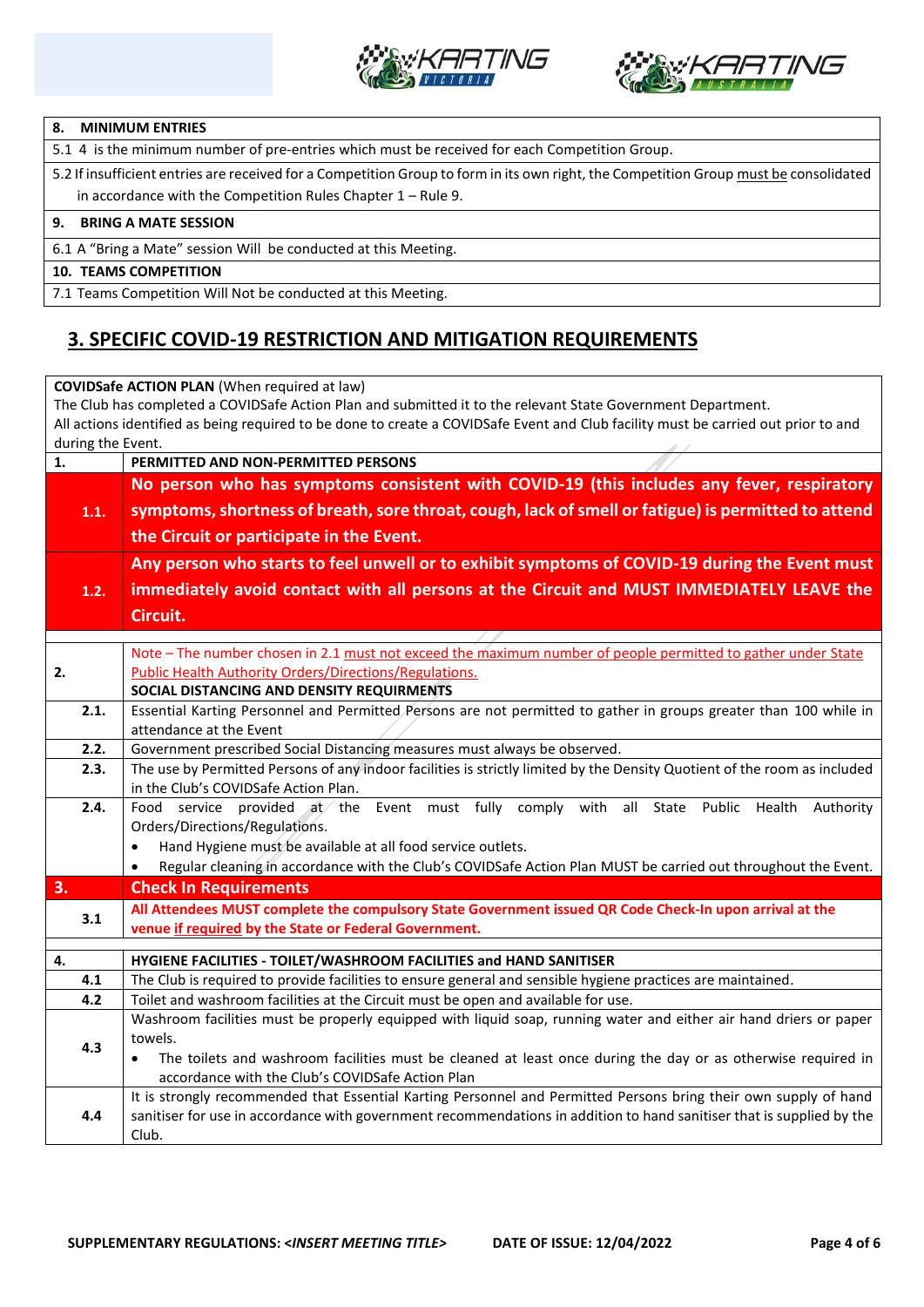



## **4. COMPETITION**

| 1.                     | <b>FORMAT OF RACING - CLUB COMPETITION GROUPS</b>                                                                           |                                                                                                  |        |                |                                                                                                                       |    |  |
|------------------------|-----------------------------------------------------------------------------------------------------------------------------|--------------------------------------------------------------------------------------------------|--------|----------------|-----------------------------------------------------------------------------------------------------------------------|----|--|
| 1.1                    | <b>Practice</b>                                                                                                             | 2 Practice session/s of 6 minutes each will be held.                                             |        |                |                                                                                                                       |    |  |
| 1.2                    | Qualifying                                                                                                                  | There Will Not be Timed Qualifying at this Event.                                                |        |                |                                                                                                                       |    |  |
|                        |                                                                                                                             | Heat 1 will be a Random Draw with Heat 2 being a reverse of Heat 1.                              |        |                |                                                                                                                       |    |  |
| 1.3                    | <b>Heats &amp; Final</b>                                                                                                    | The system of gridding will be in accordance with State Regulations - Club Competition Format 15 |        |                |                                                                                                                       |    |  |
| 2.                     | At Completion of Finals there will be a Handicap Race for any Drivers wishing to participate, 1x Junior and 1x Senior Race. |                                                                                                  |        |                |                                                                                                                       |    |  |
| <b>DISTANCES</b><br>3. |                                                                                                                             |                                                                                                  |        |                |                                                                                                                       |    |  |
| Heat 1                 |                                                                                                                             | 10                                                                                               | Heat 2 | 10             | Heat 3                                                                                                                | 10 |  |
| Final                  |                                                                                                                             | 15                                                                                               |        |                |                                                                                                                       |    |  |
| 4.                     | <b>ACCESS TO CIRCUIT</b>                                                                                                    |                                                                                                  |        |                |                                                                                                                       |    |  |
| 3.1                    |                                                                                                                             | Competitors will be permitted to enter the Circuit from 7:00am on 1/05/2022                      |        |                |                                                                                                                       |    |  |
| 5.                     | <b>DRIVERS BRIEFING</b>                                                                                                     |                                                                                                  |        |                |                                                                                                                       |    |  |
| 4.1                    |                                                                                                                             |                                                                                                  |        |                | Drivers Briefing notes will be advised over the PA system to all Competitors. Any questions should be directed to the |    |  |
|                        | <b>SCRUTINEERING</b>                                                                                                        | Chief Steward prior to the start of Competition.                                                 |        |                |                                                                                                                       |    |  |
| 6.                     |                                                                                                                             |                                                                                                  |        |                |                                                                                                                       |    |  |
|                        |                                                                                                                             | All Competitors will be required to complete an electronic Scrutineering Form                    |        |                |                                                                                                                       |    |  |
| 5.1                    | https://kartingaustralia.wufoo.com/forms/ka-scrutineering-record-gippsland/ via a URL.                                      |                                                                                                  |        |                |                                                                                                                       |    |  |
|                        | All Scrurineering forms must be submitted and received before close of entries Thursday 28th April 2022.                    |                                                                                                  |        |                |                                                                                                                       |    |  |
| 5.2                    | This form will be submitted to the Race Secretary in an electronic format.                                                  |                                                                                                  |        |                |                                                                                                                       |    |  |
| 7.                     |                                                                                                                             |                                                                                                  |        |                |                                                                                                                       |    |  |
| 6.1                    | <b>FUEL</b>                                                                                                                 |                                                                                                  |        |                |                                                                                                                       |    |  |
|                        | PULP and E10 PULP are the only fuels permitted to be used at this Meeting.                                                  |                                                                                                  |        |                |                                                                                                                       |    |  |
| 6.2                    | Control Fuel Will Not be used at this Meeting.                                                                              |                                                                                                  |        |                |                                                                                                                       |    |  |
| 7.1                    | <b>TIMETABLE</b><br>8.                                                                                                      |                                                                                                  |        |                |                                                                                                                       |    |  |
|                        | Sunday 1/05/2022.<br><b>TIME</b>                                                                                            |                                                                                                  |        |                |                                                                                                                       |    |  |
|                        |                                                                                                                             | 7:00 am                                                                                          |        | Gates open.    | <b>ACTIVITY</b>                                                                                                       |    |  |
| a)<br>b)               |                                                                                                                             | 7:00am                                                                                           |        | Canteen opens. |                                                                                                                       |    |  |
| c)                     |                                                                                                                             | 9:00am                                                                                           |        |                |                                                                                                                       |    |  |
|                        |                                                                                                                             |                                                                                                  |        |                | Drivers Briefing.                                                                                                     |    |  |
| d)                     |                                                                                                                             | After Drivers Briefing.                                                                          |        | Practice.      |                                                                                                                       |    |  |
| e)                     |                                                                                                                             | At Completion of Practice.                                                                       |        | Racing.        |                                                                                                                       |    |  |
|                        |                                                                                                                             | At end of Racing                                                                                 |        | Presentation.  |                                                                                                                       |    |  |
|                        |                                                                                                                             |                                                                                                  |        |                |                                                                                                                       |    |  |
| 9.                     | <b>TROPHIES AND PRIZES</b>                                                                                                  |                                                                                                  |        |                |                                                                                                                       |    |  |
| 8.1                    |                                                                                                                             | All points Count on the day. 401 points system will be used.                                     |        |                |                                                                                                                       |    |  |
|                        | Trophies will be awarded for 1 <sup>st</sup> 2 <sup>nd</sup> and 3 <sup>rd</sup> place in each class.                       |                                                                                                  |        |                |                                                                                                                       |    |  |